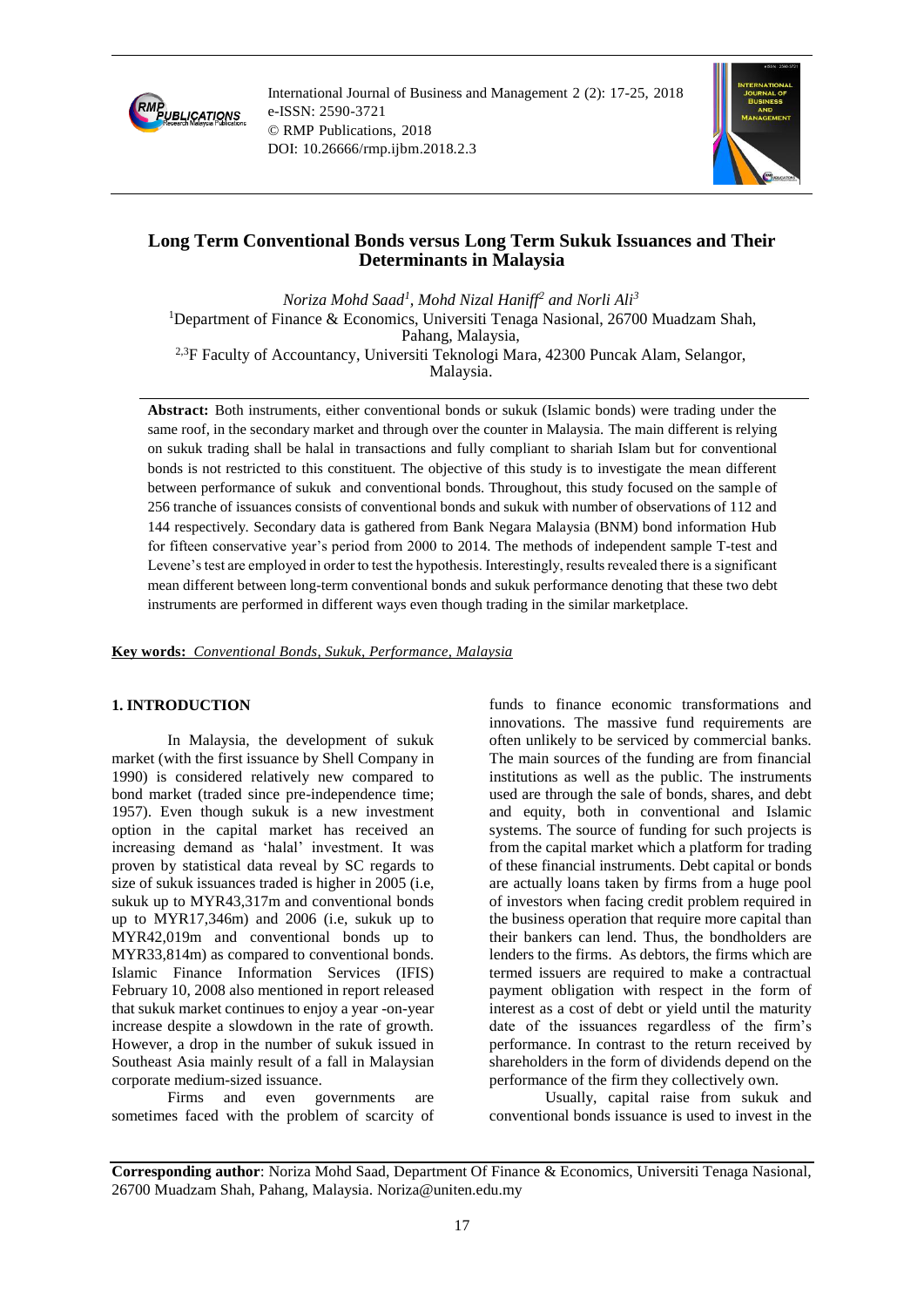underlying assets [1-3]. In addition, the issuance of Islamic Bonds has undergone rapid increase; for example, London based financial institutions had arranged more than a dozen Islamic Bonds issuances on behalf of Middle Eastern clients in 2006. While in 2008 Indonesia would increase the sale of both sukuk and conventional bonds in order to generate a domestic source of finance to resolve its financial discrepancy [4-6].

The remainder of the study is structured as follows. Section 2 will reviews the existing literature on conventional bonds and its determinants as well as corporate governance mechanism. Section 3 describes the data and methodology. Section 4 presents the results and discussion and section 5 conclude and recommendations to the issuer.

# **2. LITERATURE REVIEWS**

Conventional bonds or sukuk, both have an important facet that is needed to analyze as a measurement by default risk, i.e, yield spreads. A number of researchers discussed about the factors that may impact the yields spreads such as, corporate governance practices by firms include institutional ownerships, blockholders, board of directors [7-18].

As claimed by many authors, corporate governance mechanisms is one of the indicators for code of best practice by the listed firms are actually can reduce default risks by mitigating agency costs and monitoring managerial performance and by reducing information asymmetry between the firm and the lenders[8, 19-20]. Institutional investors monitor the performance of companies [21] and they are considered as advanced investors and better to utilize current information in order to predict future earnings compared to other types of shareholders, bid to create more liquidity and enhance transparency [22].

Recent surge of studies have identified on conventional bonds linked between several governance mechanisms with bond performance. For instance, institutional investors and outside directors affect yields [8, 12]. In addition, the effects of institutional blockholders and independent boards to firm cost of capital and performance [23]. Otherwise there are a few studies in investigating yields of sukuk with corporate governance mechanisms covers a scope of institutional ownership, independent commissioners, audit committees, managerial ownership, blockholders and sukuk in Indonesia [24-25].

Besides that, the influence of institutional investors who are purchased and held the corporate bonds and sukuk rather than individual investors might be a significant factor to yields. As an institutional ownership, supposed they will actively monitoring and pressure more sensitive towards performance of credit and defaults risk as measured by yields of bond and sukuk. Here, many researchers

focused on the impact of corporate governance mechanisms on bonds ratings and yields performances and most of the study did not distinguished between conventional bonds and sukuk. Thus, the outcome of these analyses may not be appropriate any longer considering that the sukuk market has greatly developed and has come out with various sukuk products with unique features which are clearly distinguishable from conventional bonds. Therefore, the impact of corporate governance mechanisms on the yields of sukuk might be different from conventional bonds.

Currently, MSWG and SC [26] in the Malaysian Code for Institutional Investors revealed that there are six institutional investors actively involved in the public listed companies. Besides that, they are also a members of the Steering Committee comprised CEOs and also key representatives from the institutional investors' fraternity in Malaysia. The six key institutional investors are Employees Provident Fund of Malaysia (Kumpulan Wang Simpanan Pekerja), National Equity Corporation (Permodalan Nasional Berhad), Retirement Fund Incorporated (Kumpulan Wang Persaraan-Diperbadankan), Pilgrims Fund Board (Lembaga Tabung Haji), Armed Forces Fund Board (Lembaga Tabung Angkatan Tentera) and Social Security Organisation (Pertubuhan Keselamatan Social) and others institutional investors from Malaysian Association of Asset Managers (Persatuan Pengurus Aset Malaysia), Malaysian Takaful Association (Persatuan Takaful Malaysia) and Private pension Administrator (Pentadbir pencen swasta) [27].

# **3. DATA & METHODOLOGY**

This study utilizes the secondary data. First, with respect to the issue characteristics data such as yield, size of issuances, volatility and tenure or length of years trading in which retrieved from bondinfo hub, Bank Negara Malaysia then match with the Rating Agency Malaysia (RAM) in their published Bond newsletters. Second, data are handcollected from the analysis of companies' annual report for corporate governance mechanism regarding on institutional ownerships and board of directors in main market of Bursa Malaysia. Specifically, data on board of directors are gathered from the directors' statement and data on institutional ownership are gathered from the top thirty of shareholdings listing page. Third, an empirical data on firm's issuer performance, i.e, ROA (profitability), Leverage, Tobin's Q (Firm value), Total Assets (Firm size) and SGR (Sustainability) were gathered from Thompson DataStream and Bloomberg software. Fourth, data on gross domestic product are gathered from Department of Statistic, Malaysia. For all the data, it was covers for unbalanced panel data on the sample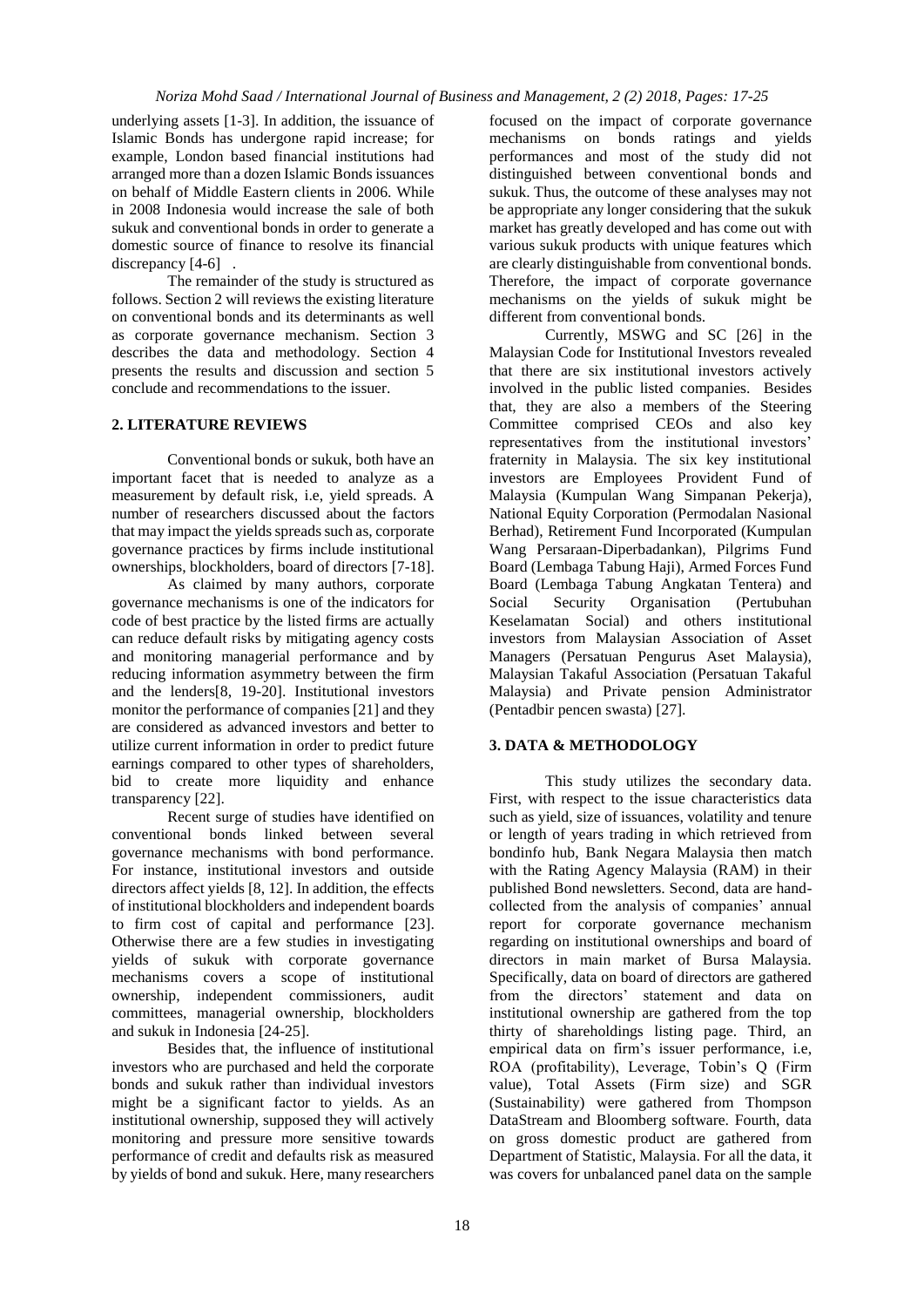of 256 tranche of issuances consists of conventional bonds and sukuk with 112 and 144 observations respectively from year 2000 to 2014.

Then, the study compare the performance of long term conventional bonds and long term sukuk by using descriptive statistics and independent sample T-test. The hypotheses developed for this study are as follows:

*Ho: The performance of long-term sukuk behaves similarly with long-term conventional bonds. Ha: The performance of long-term sukuk behaves differently with long-term conventional bonds.*

#### **4. RESULT ANALYSES AND DISCUSSIONS**

Both instruments, either sukuk or conventional bonds were trading under the same roof, in the secondary market and through over the counter in Malaysia. Theoretically, the main different is relying on sukuk trading shall be halal [22, 28] in transactions and fully compliant to shariah Islam [29-30] but for conventional bonds is not restricted to this constituent. Besides, it was found evident that sukuk offers unique benefits to corporate issuers unlike those of the conventional bonds through trade off and pecking order theory tested on firm's target debt optimizing behavior [31]. However, empirical evidence can be seen from the statistical results in the Table 1 from year 2000 to 2014. Yield spreads of long term conventional bonds reported higher mean (2.437) as compared to long term sukuk yields with mean slightly lower (1.946) at variance of 0.491. Thus, indicate the sukuk yield spreads was performed better because wider range of spread by conventional bonds given a huge chance for default risks incur. Similar to Mossaid and Boutti [32] found that a significant and positive correlation between returns of sukuk and bond portfolios.

With respect to variation of risks represented by standard deviation shows that long term sukuk indicate higher risk at 1.717 as compared to long term bonds at lower risk for 1.565 of standard deviation value. This implies that, the sukuk issuances carry higher risk than conventional bonds. This finding was supported by Fathurahman and Fitriati [33] used yield to maturity indicate that yield of sukuk greater than the average returns on conventional bonds as measured by standard deviation for the sukuk is relatively larger than the standard deviation of conventional bonds. However, contradiction of the findings reveal by Ramasamy, Munisamy and Mohd Helmi [34] whereby the yield spread of sukuk actually less risky compared to conventional bonds. Consequently, the level of risks by issuing sukuk and conventional bonds do not seem similar pattern to the issuer. Again, it was supported by Safari, Ariff and Mohamed [35] by

arguing that some significant differences between the yield curves of sukuk securities and those of conventional bonds of the same issuers for the same term and rating. Results show significant differences between the average yields of sukuk and those of conventional bonds with the same quality and term issued by the same issuers from 2005 to 2012. Granger causality tests confirm that the yields of bonds do not Granger-cause the yields of sukuk, verifying no causality between the two. There is strong empirical evidence that the two types of debt instruments are not the same. Similar results revealed by Cakir and Raei [36], where the correlations of sukuk returns are much smaller compared to conventional bonds implying that the yield which is cost to issuer and return to sukukholder and bondholders indicate low for sukuk.

The riskier of the sukuk's yield spread compared to conventional bonds also represented by little variation changes in mean of systematic risks, for instances; log of gross domestic product at the current price (long term sukuk  $= 13.365$  and long term conventional bonds  $= 13.283$ ) and other market indexes such as producer price index (long term sukuk  $= 105.317$  and long term conventional bonds  $= 103.764$ ) and industrial production index (long term sukuk  $= 103.476$  and long term conventional bonds  $= 99.891$ ). The argument was supported by Ellis [37] whereby macroeconomic risks are one of the factors to differentiate yield spreads between sukuk and conventional bonds in long run besides market indexes [32].

With respect to the presence of top-six of institutional investors in the firms by their percentage of ownership favors to issuer with long term conventional bonds issuances. It shows that issuer who issue long term conventional bonds indicate higher percentage of share ownership by top-six of institutional investors at mean of 19.188 % compared to long term sukuk at mean of 13.508%. However, without presence of top-six of institutional ownership which is represent by others institutional ownership indicate that long term sukuk is higher mean at 59.599% as compare to long term conventional bonds at 52.713%. Here, most of topsix institutional ownership are prefer to invest in the companies that issued long term conventional bonds even though the standard deviation is slightly higher at 23.147 compare to 13.500. Opposite remark can be explain towards others institutional ownership whereby the standard deviation for long term sukuk indicate lower (17.616) even generate higher mean than long term conventional bonds (24.669). It postulates that they are preferred to invest in the companies that do not monopolize by top-six institutional ownership which is normally related to government- linked investment decision.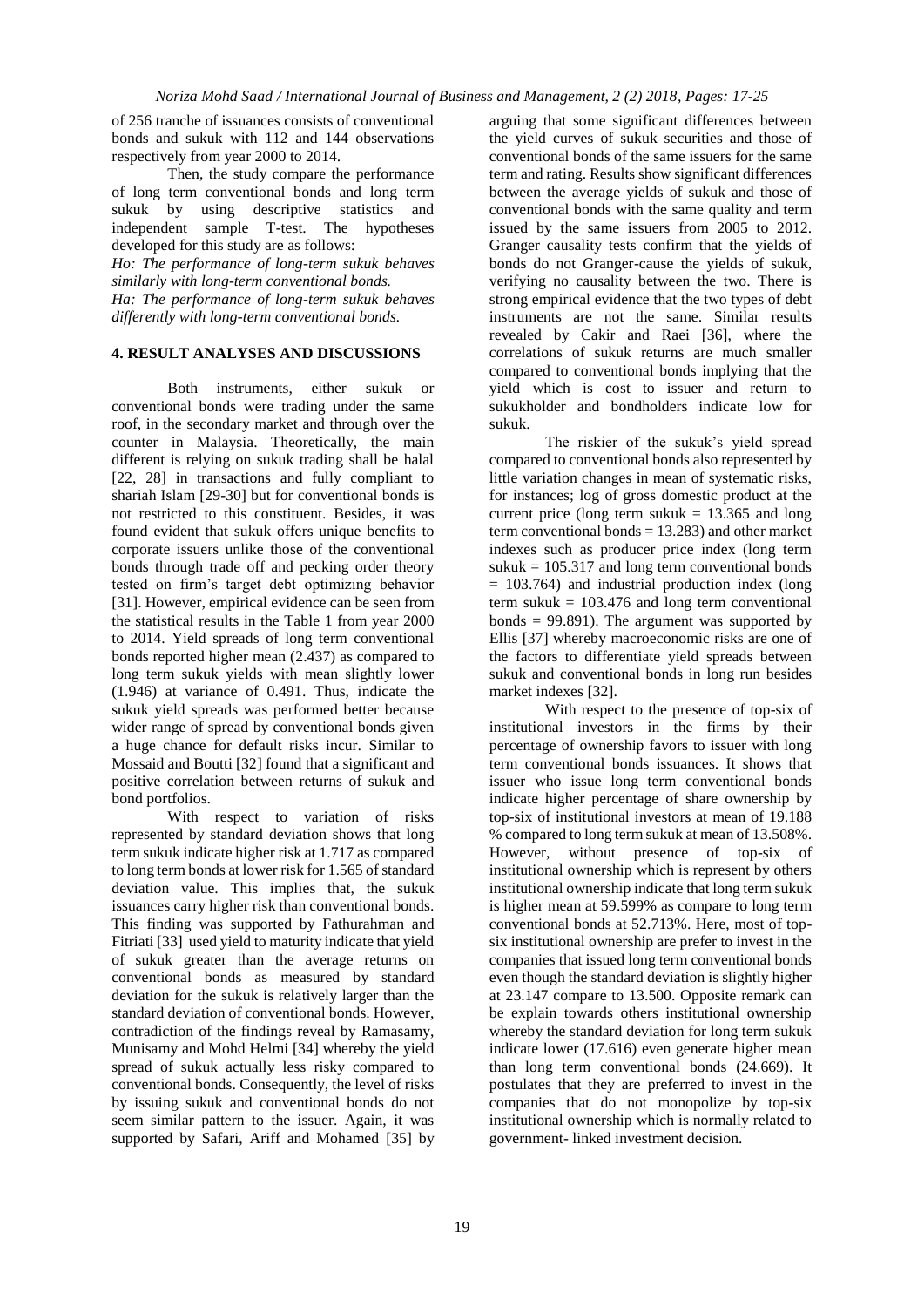| <b>Variables</b>                          | <b>Debt</b> | ptive Statistics Results of Long Term Conventional Bonds and Sukuk<br>Std.<br>Std.<br>Mean<br><b>Deviation</b><br>Mean | Error  |       |  |
|-------------------------------------------|-------------|------------------------------------------------------------------------------------------------------------------------|--------|-------|--|
|                                           | Category    |                                                                                                                        |        |       |  |
| Dependent:                                |             |                                                                                                                        |        |       |  |
| Yield Spreads                             | <b>LTB</b>  | 2.437                                                                                                                  | 1.565  | 0.148 |  |
| <b>Institutional Ownership:</b>           | <b>LTS</b>  | 1.946                                                                                                                  | 1.717  | 0.143 |  |
|                                           | <b>LTB</b>  | 19.188                                                                                                                 | 23.147 | 2.187 |  |
| IO <sub>6</sub>                           | <b>LTS</b>  | 13.508                                                                                                                 | 13.500 | 1.125 |  |
| Other IO                                  | <b>LTB</b>  | 52.713                                                                                                                 | 24.669 | 2.331 |  |
|                                           | <b>LTS</b>  | 59.599                                                                                                                 | 17.616 | 1.468 |  |
|                                           |             |                                                                                                                        |        |       |  |
| <b>Board of Director Characteristics:</b> |             |                                                                                                                        |        |       |  |
|                                           | <b>LTB</b>  | 0.214                                                                                                                  | 0.412  | 0.039 |  |
| <b>BOD Role Duality</b>                   | <b>LTS</b>  | 0.368                                                                                                                  | 0.484  | 0.040 |  |
| <b>BOD</b> Composition                    | <b>LTB</b>  | 0.036                                                                                                                  | 0.186  | 0.018 |  |
|                                           | <b>LTS</b>  | 0.014                                                                                                                  | 0.117  | 0.010 |  |
| <b>BOD</b> Size                           | <b>LTB</b>  | 8.884                                                                                                                  | 2.305  | 0.218 |  |
|                                           | <b>LTS</b>  | 9.271                                                                                                                  | 2.661  | 0.222 |  |
| <b>BOD</b> Muslim                         | <b>LTB</b>  | 55.032                                                                                                                 | 22.137 | 2.092 |  |
|                                           | <b>LTS</b>  | 55.700                                                                                                                 | 23.783 | 1.982 |  |
| <b>Issue Characteristics:</b>             |             |                                                                                                                        |        |       |  |
| Volatility                                | <b>LTB</b>  | 1.873                                                                                                                  | 2.244  | 0.212 |  |
|                                           | <b>LTS</b>  | 0.928                                                                                                                  | 1.198  | 0.100 |  |
| InSize issue                              | <b>LTB</b>  | 5.058                                                                                                                  | 1.835  | 0.173 |  |
|                                           | <b>LTS</b>  | 4.150                                                                                                                  | 1.616  | 0.135 |  |
| Tenure                                    | <b>LTB</b>  | 10.491                                                                                                                 | 9.428  | 0.891 |  |
|                                           | <b>LTS</b>  | 11.660                                                                                                                 | 8.995  | 0.750 |  |
| <b>Issuer Characteristics:</b>            |             |                                                                                                                        |        |       |  |
| Profitability                             | <b>LTB</b>  | 3.014                                                                                                                  | 5.425  | 0.513 |  |
|                                           | <b>LTS</b>  | 2.560                                                                                                                  | 4.973  | 0.414 |  |
| Leverage                                  | <b>LTB</b>  | 7.233                                                                                                                  | 5.834  | 0.551 |  |
|                                           | <b>LTS</b>  | 4.004                                                                                                                  | 2.953  | 0.246 |  |
| Firm Value                                | <b>LTB</b>  | 1.113                                                                                                                  | 0.325  | 0.031 |  |
|                                           | <b>LTS</b>  | 1.044                                                                                                                  | 0.266  | 0.022 |  |
| Firm Size                                 | <b>LTB</b>  | 9.140                                                                                                                  | 2.725  | 0.258 |  |
|                                           | <b>LTS</b>  | 8.672                                                                                                                  | 2.495  | 0.208 |  |
| Sustainability                            | <b>LTB</b>  | 8.110                                                                                                                  | 11.161 | 1.055 |  |
|                                           | <b>LTS</b>  | 7.054                                                                                                                  | 4.013  | 0.334 |  |
| <b>Systematic Risks:</b>                  |             |                                                                                                                        |        |       |  |
| lnGDP                                     | <b>LTB</b>  | 13.283                                                                                                                 | 0.324  | 0.031 |  |
|                                           | <b>LTS</b>  | 13.365                                                                                                                 | 0.447  | 0.037 |  |
|                                           |             |                                                                                                                        |        |       |  |

Table 1: *Descriptive Statistics Results of Long Term Conventional Bonds and Sukuk*

In terms of board of directors characteristics, their BOD role duality, composition of independent directors, number of directors and percentage of Muslim directors in the company indicate the mean for both, long term conventional bonds (BODR2=0.214 representing that most of the chairman and CEO is hold by different individual, BODC=0.036 means the number of independent directors is more than 1/3 since the mean value is near to 0, BODS= 8.884 or 9 members of directors, BODM=55.032% of Muslim directors) and sukuk (BODR2=0.368 representing that most of the chairman and CEO is hold by different individual, BODC=0.014 means the number of independent directors is more than 1/3 since the mean value is near to 0, BODS= 9.271or 9 members of directors, BODM=55.700% of Muslim directors) are quite similar results. Similar to standard deviation value also indicate not much different. Remarkably, the BOD characteristics do not seem distinguish for the firm who issue long term conventional bonds and sukuk.

Issue characteristics also consider in this study to look into details since most of previous studies mentioned that there is no different between sukuk and conventional bonds [38-40]. There are three main issue characteristics been discussed in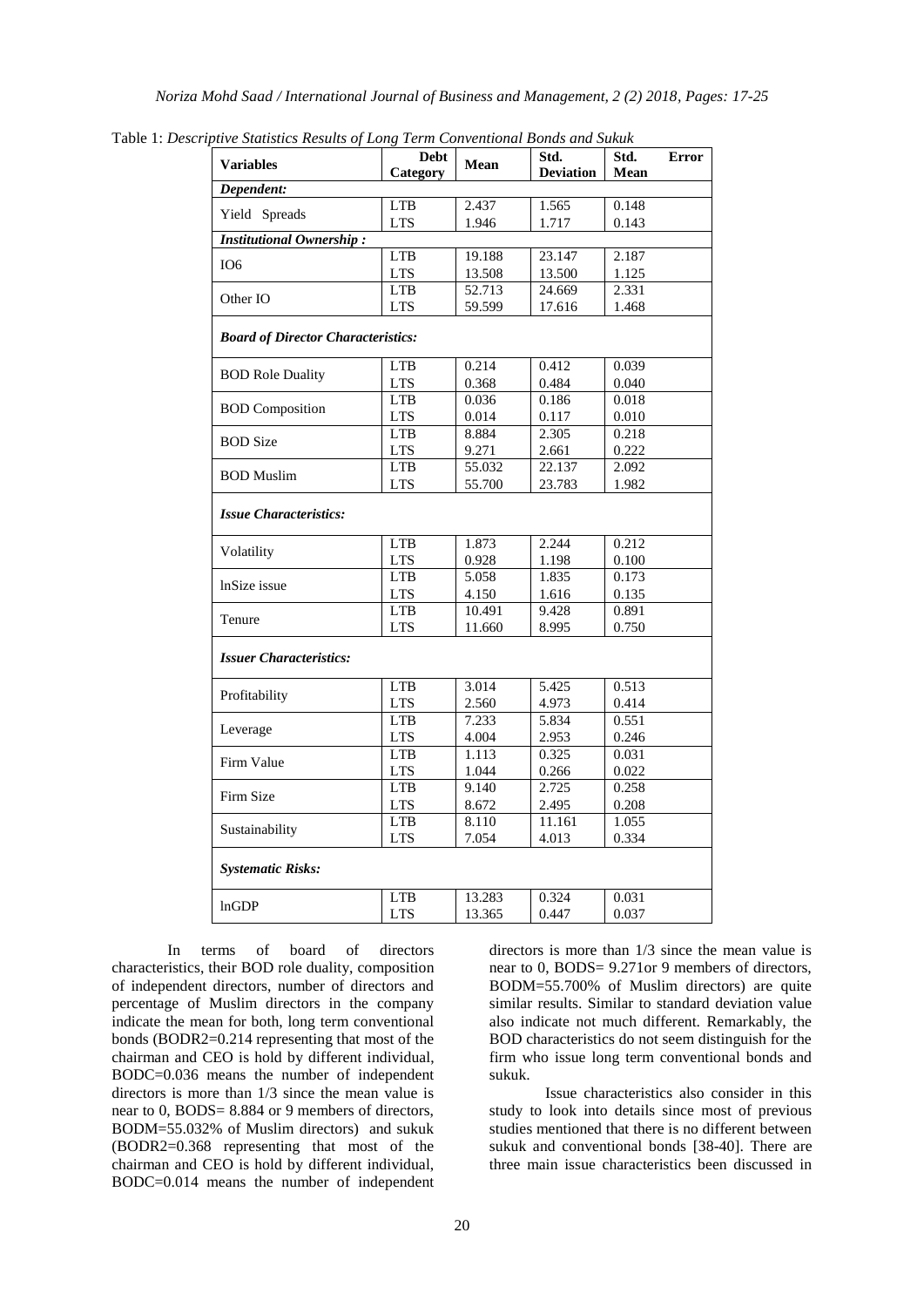*Noriza Mohd Saad / International Journal of Business and Management, 2 (2) 2018, Pages: 17-25*

order to compare the mean different between this debt financing instruments.

High volatility behavior of sukuk market lead to greater uncertainty. Results shows that long term conventional bonds have greater mean (1.873) and standard deviation (2.244) than long term sukuk (0.928 and 1.198 respectively). Suggest that the uncertainty of contribution to return by coupon rate is expose to risk is huge. There is inverse relationship theoretically between coupon rate and value of the bond as similar to yields whereby higher coupon associated to lower bond value and verse versa [41]. Relate with the tenure as a second characteristic to be analyze also indicate longer tenure of maturity expose to the higher risk of uncertainty in return and price of sukuk and bonds. In average, the issuer was issued long term sukuk is about 12 years (mean= 11.660) and long term conventional bonds in range of 10 years (mean = 10.491). Justifying that, longer tenure of maturity leads to huge uncertainty and volatility of bond prices and yield spread and could mean huge possible return or loss [40] investigate the comovement pattern between sukuk and conventional bonds reported that the patterns do not seem to behave differently regards to frequency and time. Besides, negative interactive linkage between shariah stock and sukuk on daily 5-years data (July 10, 2008 – July 13, 2013) [42].

Many structures of sukuk which offers financing based on profit-sharing approach and ownership of sukukholders towards underlying asset make it investors eager to issue sukuk as well as conventional bonds. It can be seen through the mean and standard deviation results of long term sukuk (at 4.15 and 1.616 respectively) were competitively with long term conventional bonds (at 5.058 and 1.835 respectively). Even, Cochran and Cox [43] suggest that for raising fund through sukuk, the long term outcome of issuing sukuk needs to be considered.

Moreover, issuer characteristics also take into consideration in analyzing the mean different between long term conventional bonds and sukuk. In this category, the measurements are focus on firm's profitability, leverage, firm value, free cash flow, firm size and sustainability growth rate. To all this measurements, all mean value favors to long term conventional bonds compare to sukuk. It needs to highlight that, higher is better to the firm performance except for leverage. Higher leverage represent the liability obligation in term of interest payment to bondholder is high.

As reported in Table 2, yield spreads for long term sukuk and conventional bonds is significantly mean different demonstrate by F-value of Levene's test is 8.900 at 99 percent confident level.

| <b>Variables</b>                         | t-test   |                  | Mean<br><b>Difference</b> | <b>Levene Test</b> |                  |  |  |  |
|------------------------------------------|----------|------------------|---------------------------|--------------------|------------------|--|--|--|
|                                          | t        | $\boldsymbol{p}$ |                           | F                  | $\boldsymbol{p}$ |  |  |  |
| Dependent:                               |          |                  |                           |                    |                  |  |  |  |
| Yspreads                                 | 2.384    | .018             | .491                      | 8.900              | .003             |  |  |  |
| <b>Institutional Ownership:</b>          |          |                  |                           |                    |                  |  |  |  |
| Top-6 IO                                 | 2.309    | .022             | 5.680                     | 19.761             | .000             |  |  |  |
| Other IO                                 | $-2.500$ | .013             | $-6.886$                  | 8.565              | .004             |  |  |  |
| <b>Board of Director Charateristics:</b> |          |                  |                           |                    |                  |  |  |  |
| <b>BOD Role Duality</b>                  | $-2.743$ | .007             | $-.154$                   | 31.097             | .000.            |  |  |  |
| <b>BOD</b> Composition                   | 1.083    | .280             | .022                      | 5.306              | .022             |  |  |  |
| <b>BOD</b> Size                          | $-1.223$ | .223             | $-.387$                   | 1.641              | .201             |  |  |  |
| <b>BOD</b> Muslim                        | $-.229$  | .819             | $-.667$                   | .132               | .717             |  |  |  |
| <b>Issue Charateristics:</b>             |          |                  |                           |                    |                  |  |  |  |
| Volatility                               | 4.033    | .000             | .945                      | 20.383             | .000             |  |  |  |
| InSize issue                             | 4.136    | .000             | .908                      | 5.261              | .023             |  |  |  |
| Tenure                                   | $-1.010$ | .314             | $-1.169$                  | .847               | .358             |  |  |  |
| <b>Issuer Charateristics:</b>            |          |                  |                           |                    |                  |  |  |  |
| Profitibility                            | .696     | .487             | .454                      | .554               | .457             |  |  |  |
| Leverage                                 | 5.350    | .000             | 3.229                     | 174.458            | .000             |  |  |  |
| Firm Value                               | 1.852    | .065             | .068                      | .527               | .469             |  |  |  |
| Firm Size                                | 1.415    | .158             | .469                      | 3.591              | .059             |  |  |  |
| Sustainability                           | .954     | .342             | 1.056                     | 9.163              | .003             |  |  |  |
| <b>Systematic Risks:</b>                 |          |                  |                           |                    |                  |  |  |  |
| lnGDP                                    | $-1.706$ | .089             | $-.082$                   | 45.524             | .000             |  |  |  |

Table 2: Comparison of Mean of Variables between Long Term Conventional Bonds and Long Term Sukuk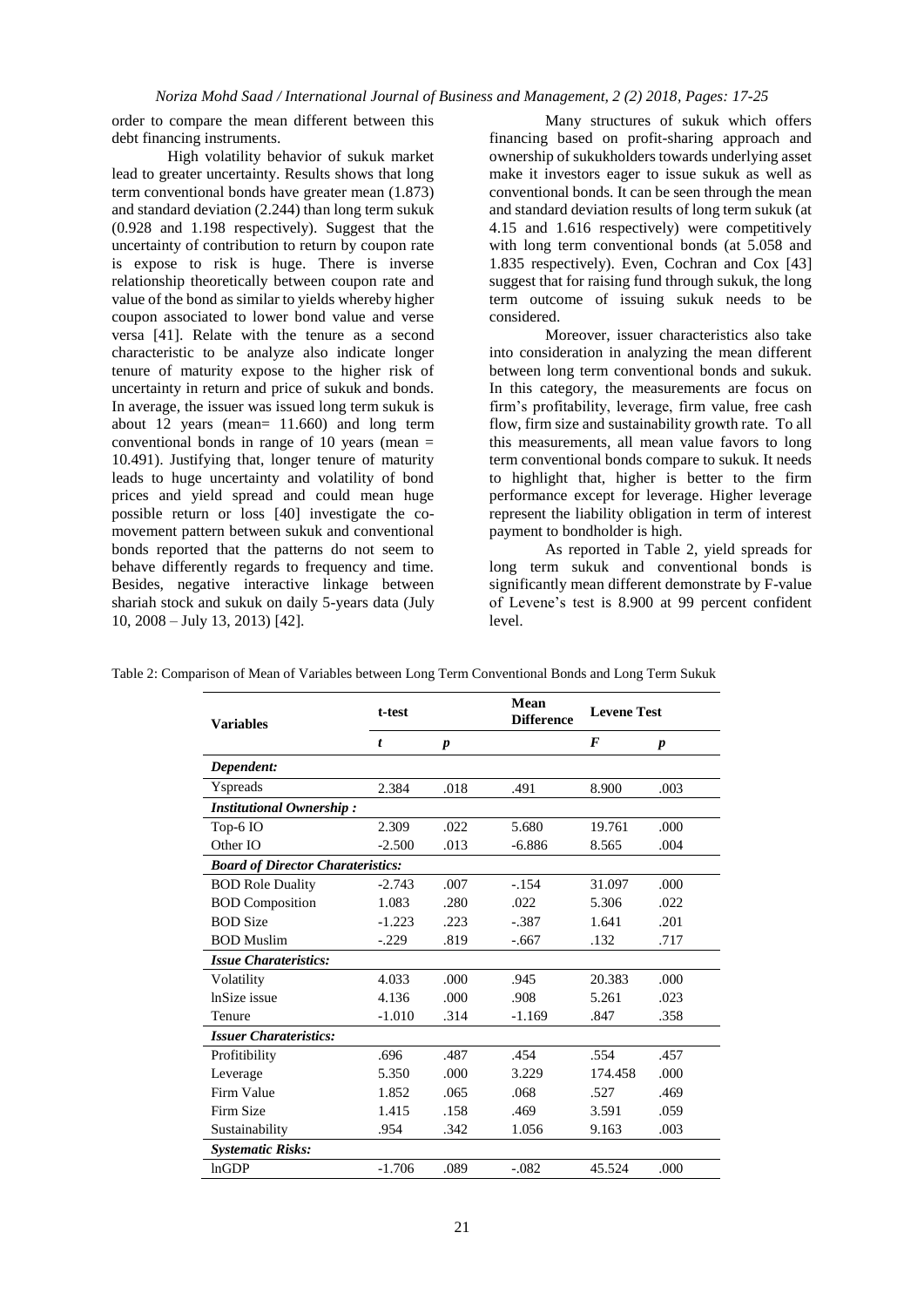Thus, the alternative hypothesis for the assumption of homogeneity of variance towards yield spreads is met and failed to reject. This result associated with the equal variances not assumed considering the Levene's test result by adjustment for the standard error of the estimation [43] and by adjustment for the degrees of freedom [44]. From the results it can be concluded that there is a significant mean different between them with a tvalue of 2.384 and p-value of 0.018 with 95 percent confidence level. The t-statistics is positive which indicates that the yield spreads of long term conventional bonds was higher means than the long term sukuk' yield spreads. It shows that the wider range of yield spreads representing by higher means of long term conventional bonds indicate the level of default risks is higher compare to trading in long term sukuk.

With respect to institutional ownerships by both proxies, presence of top-six institutional investors and others institutional investors in the long term investment through issuing sukuk and conventional bonds shows a F-value of Levene's test is 19.761 and 8.565 with a p-value of  $0.000$  (p<0.01) and  $0.004$  ( $p<0.05$ ) respectively. Therefore, again the alternate hypothesis for the assumption of homogeneity of variance towards presence of topsix and others institutional investors are met and were fail to reject. The results conclude that there is a significant mean different between them with a tvalue of 2.309 and -2.500 respectively and p-value of 0.022 and 0.013 at 95 percent confidence level respectively. Remarkably that, the mean different for the presence of top-six institutional ownerships higher in the issuer who was issued long term conventional bonds compare to the sukuk issuer denotes by positive value at 2.309.

However, the others institutional investors denotes the p value of Levene's test is at 0.004 with F-value of 8.565. Thus, the alternate hypothesis for the assumption of homogeneity of variance towards presence of other institutional investors is met and failed to reject. Negative sign of t-value at -2.500 reported by independent t-test result indicate that long term sukuk issuer have more share ownership from institutional investors compare to long term conventional bonds issuer. This institutional investors preferably to invest in those issuer who issued long term sukuk probably related to the t-test result of sukuk' yield spreads is slightly lower than conventional bonds as mentioned above. This investment decision can be classify them as risk adverse investors which refer to those investors who try to generate return at minimal risk with opportunities of chances given.

In term of BOD characteristics, BOD role duality show significant mean different otherwise BOD compositions show insignificant mean different results. Therefore, the alternate hypothesis for the assumption of homogeneity of variance

towards the directors who hold two positions (as a chairman and also CEO) is met and failed to reject. However, the compositions of independent directors in the firms are not statistically significant mean different between conventional bonds and sukuk. Thus, the null hypothesis is met and failed to reject. The results conclude that there is a significant mean different in terms of role duality and compositions of independent directors in long term conventional bonds issuer and long term sukuk issuer. Results for t-value of BOD role duality shows a negative significant value ( $t = -2.743$ ,  $p = 0.007$ ) validate that higher mean favors to long term sukuk than long term conventional bonds issuer. Contrary, the BOD composition shows a positive insignificant value  $(t=1.083, p=0.280)$  explain that higher mean favors to long term conventional bonds than long term sukuk issuer.

Another two proxies refer to BOD size and BOD Muslim show that their p values for Levene's test are insignificant with 0.201 and 0.717 respectively. Therefore, the null hypothesis is met and failed to reject for the assumption of homogeneity of variance towards the BOD size and BOD Muslim. Subsequently, the results conclude that there is no significant mean different for both proxies in long term conventional bonds and sukuk issuer.

In examining the significant mean different of issue characteristics, volatility ( $p=0.000$ ) and size of issuances ( $p=0.023$ ) shows a significance level at 1 percent and 5 percent of Levene's test at F value of 20.383 and 5.261 respectively. Therefore, the results conclude that there is a significant mean different in terms of volatility and size of issuances in long term conventional bonds and long term sukuk. Besides, the results for t value shows a positive significant value for both volatility  $(t=4.033, p=0.000)$  and size of issuances  $(t=4.136,$ p=0.000) validate that higher mean favors to long term conventional bonds than long term sukuk issuances. The fluctuation of uncertainty risk in bond coupon is higher compare to sukuk for long term period. Dissimilar result indicates by tenure of the issuances whereby the p-value is at 0.358 and Fvalue at 0.847 in the Levene's test shows that the hypothesis is met.

Thus, the results conclude that there is no significant mean different for tenure of sukuk or conventional bonds issuances in long term period. This finding was supported by the mean descriptive statistics results in Table 1 whereby both of instruments have tenure around 10 to 11 years in average indicate by mean different only at 0.314.

Then, based on the issuer characteristics, leverage performance are obviously show the significant mean different between long term conventional bonds and sukuk issuer. It can be seen through Levene's test result of F-value at 174.458 with pvalue at  $0.000$  (p<0.001) represent 99 percent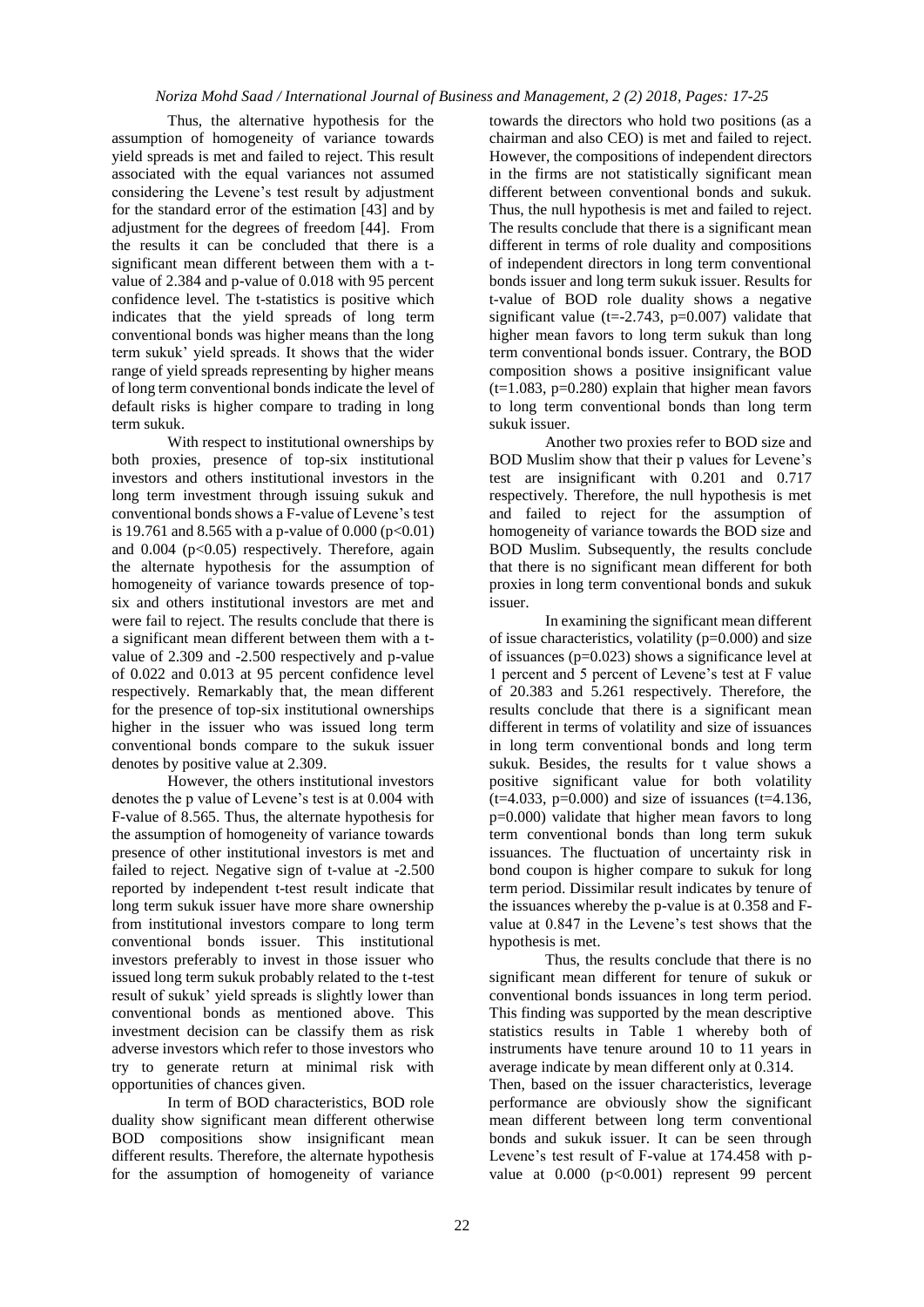confident level. It revealed that t-value of leverage shows a positive value and p-value  $(t=5.350,$ p=0.000) report that long term conventional bonds issuer bearing more leverage represent by higher mean compare to long term sukuk issuer. Meaning that, the issuers need to face with high financial risk level when they make a decision to issue more debt in their capital structure. Other issuer characteristics that show a significant mean different are firm size and sustainability growth rate. The firm size shows a F-value and p-value is at 3.591 and 0.059. Then, sustainability growth rate shows a value of both, Fvalue and p-value is at 9.163 and 0.003 respectively. It explains that there is a mean different between these variables to the long term conventional bonds and sukuk issuer. Regardless to firm's profitability and firm value indicate insignificant value of Levene's test hence, the performance of the issuers is not significant mean different either they were issued long term conventional bonds or long term sukuk.

Accordingly, the results conclude that there is a significant mean different as regards to influential of systematic risks in long term conventional bonds and long term sukuk issuances. Results for t-value of this variable is also shows a negative significant value at -1.706 validate that higher mean favour to long term sukuk than long term conventional bonds issuances.

### **4. CONCLUSIONS**

Yield spreads have significant mean different between conventional bonds and sukuk in long term issuances. The result also indicates a positive sign whereby conventional bonds yields have larger spread compared to sukuk. Remarkably, the findings suggested that financing with long-term sukuk may reduce a default risk since larger deviation of yield spreading in their yield to maturity lead to bearing higher interest or profit sharing in their contract obligation. Next, both proxies of institutional ownerships either top-6 or others show that there are significant mean different of institutional ownerships in long term issuance.

Even through their top-6 institutional ownerships presence is larger in conventional bonds issuer firm however other institutional ownerships is larger in sukuk issuer firms. Higher ownerships belong to the company make them active in monitoring role in order to ensure the shareholder wealth maximization can be achieved as ownership theory applied. With respect to BOD characteristics, only BOD role duality has significant mean different that issuer firm who was issued long term sukuk has a separate position between chairman and CEO in their BOD structure.

Nevertheless, another three of BOD characteristics show an insignificant mean different between conventional bonds and sukuk. The overall

issue and issuer performance shows that they behave differently depending on the types of debt instrument in their structure of capital financing either by long-term sukuk or conventional bonds.

#### **REFERENCES**

- [1] Clifford, C. (2008); Introduction to Islamic Bond. Available at [http://www.cliffordchance.com.](http://www.cliffordchance.com/)
- [2] Manaf, I.A. (2007). 'Islamic bonds (Islamic Bond): Its introduction and application'. Available at<http://www.sebi.ac.id/>
- [3] Shahrim, Z. (2006), "Islamic Bonds (Islamic bonds): A Malaysian perspective".
- [4] Alam, N., Hassan, M.K., and Haque, M.A. (2013); Are Islamics Bonds different from conventional bonds? International evidence from Capital Market Tests, Borsa Istanbul Review 13, 22-29.
- [5] Alvi, I.A. (2006), Increasing the Secondary Market for Islamic Bonds: Overview and Considerations. Available at http://www.iifm.net
- [6] Alvi, I.A. (2007), Need for a Global Unified Islamic Bonds Market: Key Challenges & Role of Islamic Financial Institution. Available at http://www.iifm.net.
- [7] Ashbaugh-Skaife, H., Collins, D.W. and LaFond, R. (2006); The Effects of Corporate Governance on Firms' Credit Ratings, Journal of Accounting and Economics 42, Issues 1–2, 203-243.
- [8] Bhoirai, S. and Sengupta, P. (2003); Effects of Corporate Governance on Bond Ratings and Yields: The Role of Institutional Investors and Outside Directors, Journal of Business 76, 455– 476.
- [9] Anderson, R.C., Mansi, S.A, & Reeb, D.M. (2003); Founding family ownership and the agency cost of debt, Journal of Financial Economics 68, 263–285.
- [10] Weber, J. (2006); Discussion of the Effects of Corporate Governance on Firms' Credit Ratings, Journal of Accounting and Economics 42, 245–254.
- [11]Ertugrul, M. and Hegde, S. (2008); Board Compensation Practices and Agency Costs of Debt, Journal of Corporate Finance 14, 512– 531.
- [12]Mungniyati (2009); The Effect of Corporate Governance and Earnings Information on Bond Ratings and Yields, Jurnal Bisnis Dan Akuntansi, Vol.11, No.2, Agustus 2009, 129- 141.
- [13] Liu, Y., and Jiraporn, P. (2010); The Effect of CEO Power on Bond Ratings and Yields, Journal of Empirical Finance, 17(4), 744-762.
- [14][14] Boubakri, N. and Ghouma, H. (2010); Control/Ownership Structure, Creditor Rights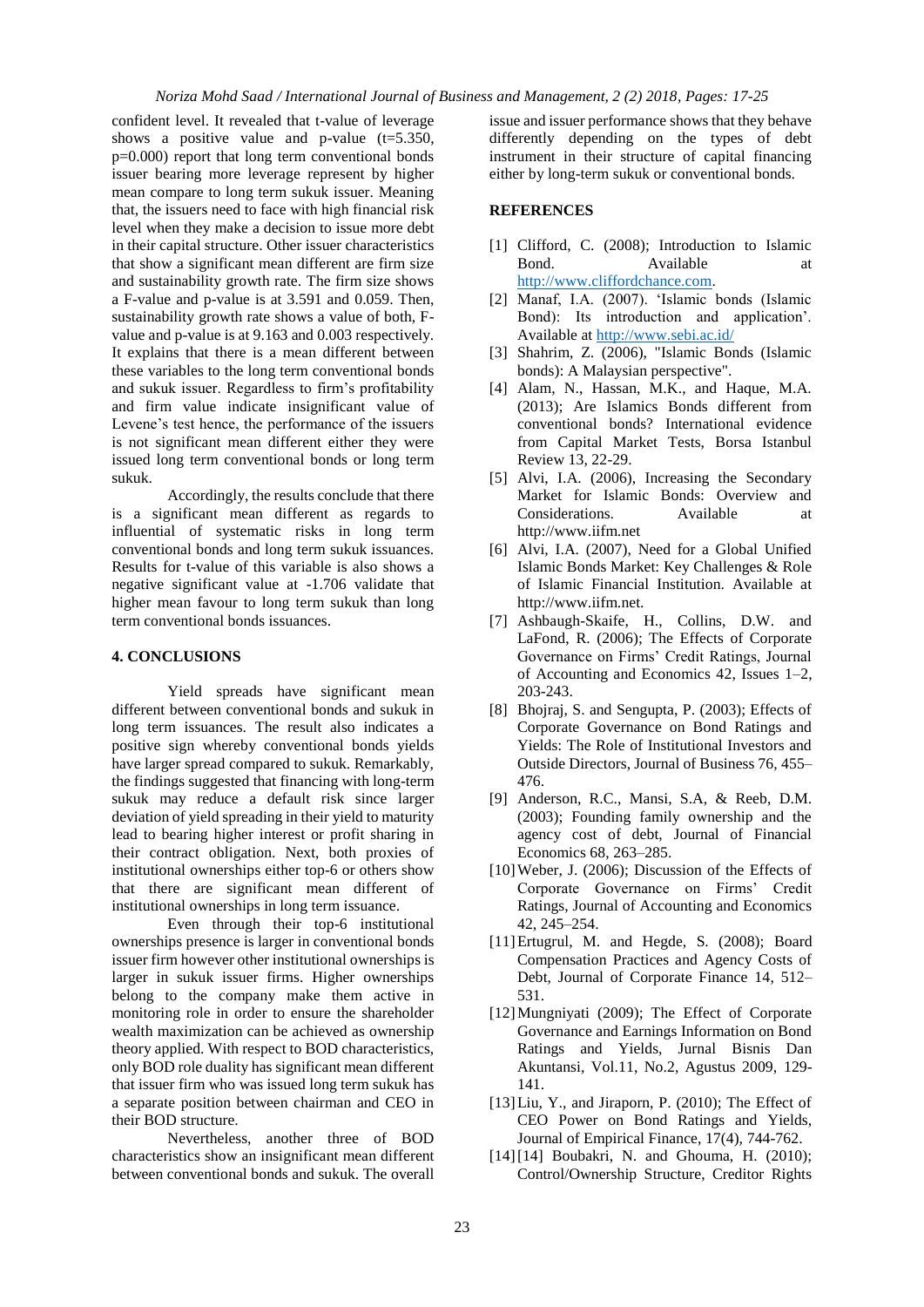Protection, and the Cost of Debt Financing: International Evidence, Journal of Banking & Finance, Vol. 34, Issue 10, October 2010, 2481–2499.

- [15]Bradley, M. and Chen, D. (2011); Corporate Governance and the Cost of Debt: Evidence from Director Limited Liability and Indemnification Provisions, Journal of Corporate Finance 17, 83–107.
- [16] Becker, B. and Ivashina, V. (2012); Reaching for Yield in the Bond Market, Harvard Business School Finance Working Paper No. 12-103/ (December 2012)/ March 2013. Available at: <http://dx.doi.org/10.2139/ssrn.2065841>
- [17]Jiraporn, P., Chintrakarn, P., Kim, J-C and Liu, Y. (2012); Exploring the Agency Cost of Debt: Evidence from the ISS Governance Standards. Available at: at: <http://dx.doi.org/10.2139/ssrn.2062104>

- [18]Alali, F. A, Anandarajan, A. and Jiang, W. (2012); The Effect of Corporate Governance on Firm's Credit Ratings: Further Evidence Using Governance Score in the United States, Journal of Accounting & Finance, Vol. 52, Issue 2, 291- 312.
- [19]Berle, A. and Means, G. (1932); The Modern Corporation and Private Property, California Law Review 21(1), 78-79.
- [20]Wu, C. & Liu, I-Hsuan (undated). Market Liquidity, Corporate Governance and Firm Value – Taiwan Evidences. Available at: [http://www.wbiconpro.com/323-Chiming.pdf.](http://www.wbiconpro.com/323-Chiming.pdf)
- [21]Elyasiani, E., Jia, J. (Jane) and Mao, C.X. (2010); Institutional Ownership Stability and the Cost of Debt, Journal of Financial Markets 13(4), 475-500.
- [22]Jobst A., Kunzel, P. Mills, P. & Sy, A.(2008), Islamic Bond Issuance—What Sovereign Debt Managers Need to Know. Available at: [http://www.imf.org/external/pubs/ft/pdp/2008/](http://www.imf.org/external/pubs/ft/pdp/2008/pdp03.pdf) [pdp03.pdf](http://www.imf.org/external/pubs/ft/pdp/2008/pdp03.pdf)
- [23] Suchard, J-A., Pham, P. K. and Zein, J. (2012); Corporate Governance and the Cost of Capital: Evidence from Australian Firms, Journal of Applied Corporate Finance 24(3), 84-93.
- [24]Endri (2011); Corporate Governance Terhadap Peringkat Sukuk Korporasi di Indonesia, Jurnal Keuangan dan Perbankan, 15(2), 178-190.
- [25]Afiani, D. (2013); Pengaruh Likuiditas, Produktivitas, Profitabilities dan Leverage Terhadap Peringkat Sukuk (Studi Empiris Pada Bank Umum Syariah dan Unit Usaha Syariah Period 2008-2010), Accounting Analysis Journal (AAJ) 1 (3), 110 -115.
- [26]Minority Shareholder Watchdog Group (MSWG) and Securities Commission (SC) (2014). Malaysia-Asean Corporate Governance Report 2014. Available at: [https://www.mswg.org.my/sites/default/files/M](https://www.mswg.org.my/sites/default/files/Malaysia-ASEAN_Corporate_Governance_Report_2014_upload_0.pdf) [alaysia-](https://www.mswg.org.my/sites/default/files/Malaysia-ASEAN_Corporate_Governance_Report_2014_upload_0.pdf)

[ASEAN\\_Corporate\\_Governance\\_Report\\_2014](https://www.mswg.org.my/sites/default/files/Malaysia-ASEAN_Corporate_Governance_Report_2014_upload_0.pdf) [\\_upload\\_0.pdf](https://www.mswg.org.my/sites/default/files/Malaysia-ASEAN_Corporate_Governance_Report_2014_upload_0.pdf)

[27]The Malaysian Code for Institutional Investors 2014 (MCII, 2014). Public Response Paper No. 1/2014. Available at: [https://www.sc.com.my/wp](https://www.sc.com.my/wp-content/uploads/eng/html/consultation/140626_PublicResponse_1.pdf)[content/uploads/eng/html/consultation/140626](https://www.sc.com.my/wp-content/uploads/eng/html/consultation/140626_PublicResponse_1.pdf) PublicResponse\_1.pdf

- [28]Box, T. and Asaria, M. (2005). Islamic finance market turns to securitization. International Finance Law Review 7, 22; M. J. T. McMillen, "Contractual Enforceability Issues: Sukuk and Capital Market Development" [2006–2007] Chicago Journal of International Law, 427–429.
- [29] Saeed, A. & Salah, O. (2014). Development of Sukuk: Pragmatic and Idealist Approaches to Sukuk Structures. Journal of International Banking Law and Regulation 1, 41-52.
- [30]Taqi Usmani, M. (2007). Sukuk and their Contemporary Applications. (Translated from the original Arabic by Sheikh Yusuf Talal DeLorenzo), AAOIFI Shari'a Council Meeting, Saudi Arabia. Available at http://www.kantakji.com/media/7747/f148.pdf
- [31]Mohamed, H. H., Masih, M., & Bacha, O. I. (2015). Why Do Issuers issue Sukuk or Conventional Bond? Evidence from Malaysian Listed Firms Using Partial Adjustment Models. Pacific-Basin Finance Journal. doi:10.1016/j.pacfin.2015.02.004.
- [32]Mosaid, F. & Boutti, R. (2014). Sukuk and Bond Performance in Malaysia. International Journal of Economics and Finance, 6(2), 226- 234.
- [33] Fathurahman, H. and Fitriati, R. (2013), Comparative Analysis of Return on Sukuk and Conventional Bonds, American Journal of Economics, 3(3), 159-163.
- [34]Ramasamy, R., Munisamy, S. & Mohd Helmi, M.H. (2011). Relative Risk of Islamic Sukuk Over Government and Conventional Bonds. Global Journal of Management and Business Research 11(6). Version 1.0 May 2011. Publisher: Global Journals Inc. (USA).
- [35] Safari, M., Ariff, M. and Mohamed, S. (2013), Do Debt Markets Price Ṣukūk and Conventional Bonds Differently?, Journal of King Abdul Aziz University (JKAU): Islamic Economies, 26(2), 113-149
- [36]Cakir , S.and Raei , F (2007) "Sukuk vs. Eurobonds: Is There a Difference in Value-at-Risk? Available at: http://www.imf.org/external/pubs/ft/wp/2007/ wp07237.pdf
- [37]Ellis, T.R. (2012), The Piety Premium of Islamic Bonds, Middle East Quarterly Spring 2012, 61-72.
- [38]Jabeen, Z. and Javed, M.T. (2007); SUKUK-Structures: An Analysis of Risk-reward Sharing and Wealth Circulation, The Pakistan